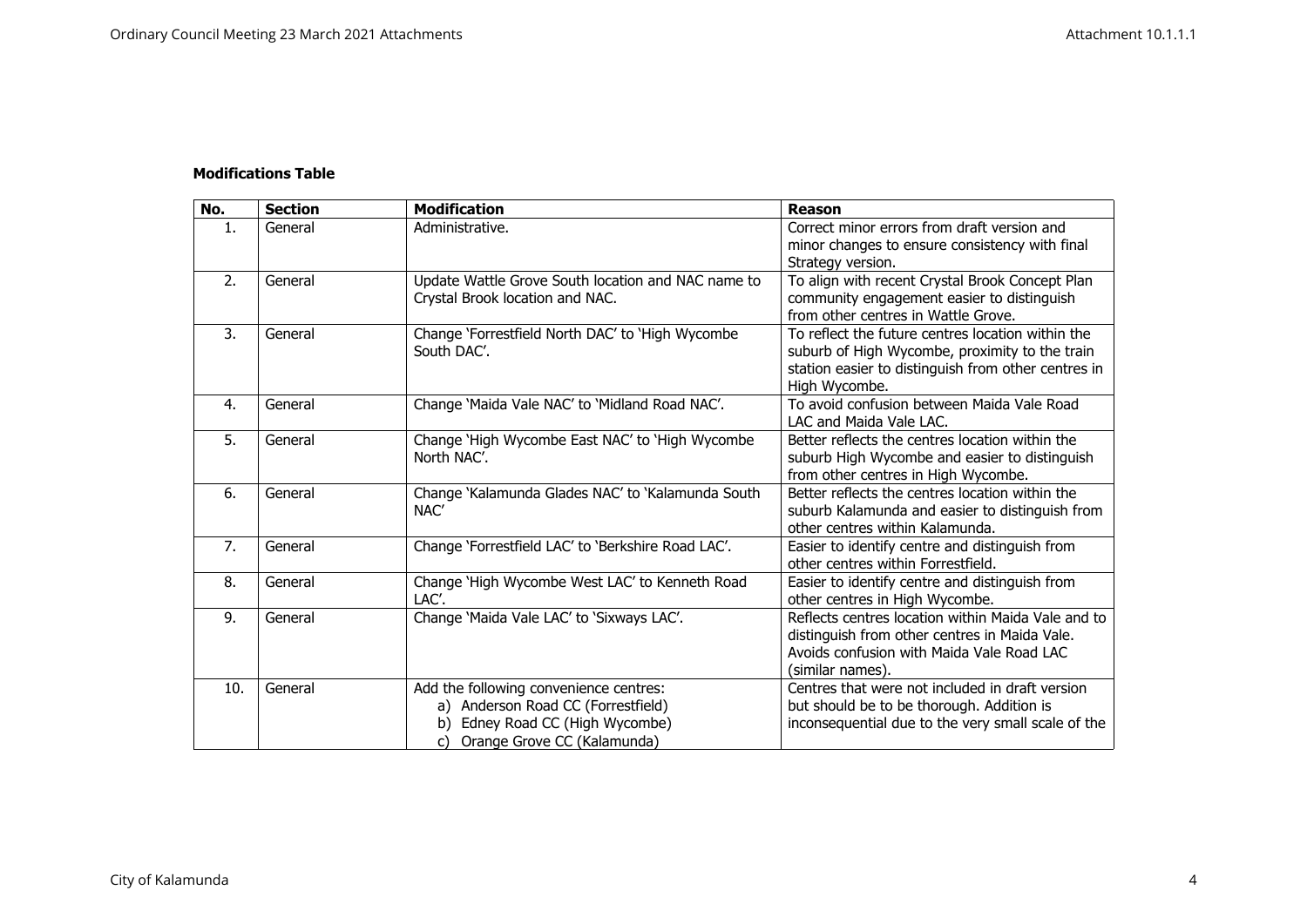|     |                     |                                                                   | centres, limited offerings and no actions within  |
|-----|---------------------|-------------------------------------------------------------------|---------------------------------------------------|
|     |                     |                                                                   | the Strategy impact the centres.                  |
| 11. | General             | Change naming convention for convenience centres                  | Distinguishes convenience centres from local      |
|     |                     | from LAC to CC.                                                   | activity centres within the Strategy.             |
| 12. | General             | Reference to Activity Centre Plans change to Precinct             | To align with new terminology under State         |
|     |                     | Structure Plans.                                                  | Planning Policy 7.2 Precinct Design and Draft     |
|     |                     |                                                                   | State Planning Policy 4.2 Activity Centres.       |
| 13. | 1.0(a)              | Add following note:                                               | To provide naming clarity.                        |
|     |                     | 'Forrestfield North and High Wycombe South are used               |                                                   |
|     |                     | interchangeably throughout the document. Forrestfield North       |                                                   |
|     |                     | refers to the District Structure Plan (DSP) area and subsequent   |                                                   |
|     |                     | local structure plans (LSP) and activity centre structure plans   |                                                   |
|     |                     | that have been prepared or are in the process of being            |                                                   |
|     |                     | prepared. High Wycombe South is the same area and is              |                                                   |
|     |                     | specifically used in the Strategy to identify the future activity |                                                   |
|     |                     | centre due to its proximity to the High Wycombe Station and its   |                                                   |
|     |                     | location within the suburb of High Wycombe.'                      |                                                   |
| 14. | 1.4 Activity Centre | Table update to include example of centre features.               | Greater explanation of each activity centre type. |
|     | Hierarchy - Table   |                                                                   |                                                   |
| 15. | 1.6 Targeted        | Include public advertising results.                               | To provide public advertising results.            |
|     | Stakeholder         |                                                                   |                                                   |
|     | Consultation        |                                                                   |                                                   |
| 16. | 2.1 State Policy    | Add Draft State Planning Policy 4.2: Activity Centres for         | Update relevant documents to the Strategy.        |
|     | Context             | Perth and Peel and Implementation Guidelines                      |                                                   |
| 17. | 2.2 City Policy     | Add Draft Public Art Masterplan and Draft Local Housing           | Update relevant documents to the Strategy.        |
|     | Context             | Strategy 2020 to table of City Policy documents.                  |                                                   |
| 18. | 3.1 Population, 3.2 | Update population information to align with most recent           | To provide up to date information.                |
|     | Dwellings and 3.3   | available information from Forecast i.d. 2021.                    |                                                   |
|     | Age Profile         |                                                                   |                                                   |
| 19. | 4.4 Major           | Change 'Forrestfield Airport Link' to 'Airport Railway            | To reflect recent name change.                    |
|     | Developments and    | Line'.                                                            |                                                   |
|     | Infrastructure      |                                                                   |                                                   |
|     | Delivery            |                                                                   |                                                   |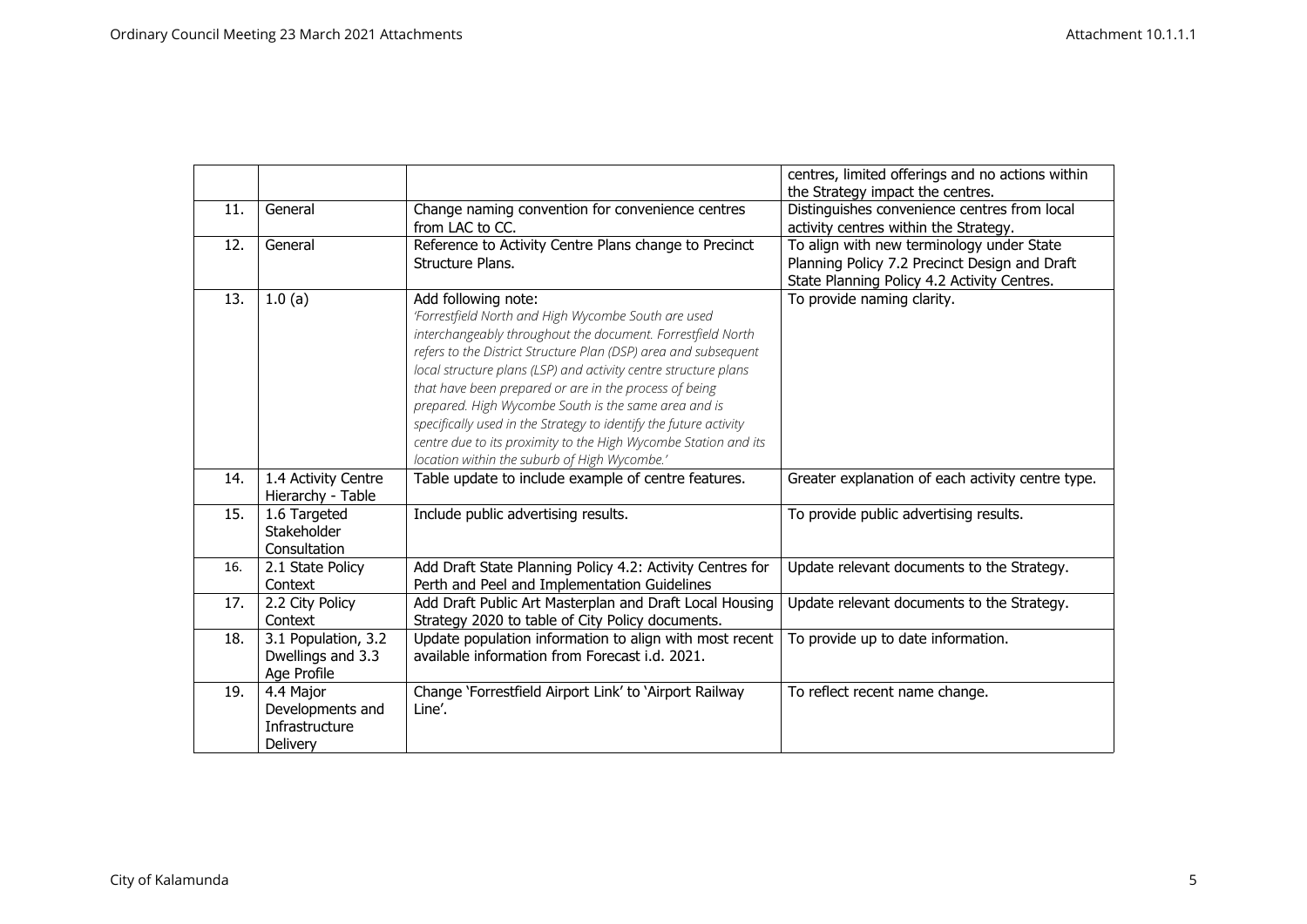| 20. | Section 4          | Add 4.6 Covid-19 section and explanation.                                                                                                                                                                                                                                                                                                                                                                                                                                                                                                                                                                         | To describe the affects of Covid-19 to the Activity<br>Centre Strategy outcomes.                                                   |
|-----|--------------------|-------------------------------------------------------------------------------------------------------------------------------------------------------------------------------------------------------------------------------------------------------------------------------------------------------------------------------------------------------------------------------------------------------------------------------------------------------------------------------------------------------------------------------------------------------------------------------------------------------------------|------------------------------------------------------------------------------------------------------------------------------------|
| 21. | 5.6.2 2036 Outputs | Modify Midland Road NAC (previously Maida Vale NAC)<br>requirements to only require a retail sustainability<br>assessment for any proposed development, removing<br>consideration post 2026.                                                                                                                                                                                                                                                                                                                                                                                                                      | In response to submission and alternative<br>modelling provided.                                                                   |
| 22. | Section 5          | Add 5.6.3 - Alternative Output Scenarios and<br>Development Proposals.<br>Individual sections with commentary created on<br>alternative modelling to the activity centres strategy<br>modelling for:<br>High Wycombe South DAC - local structure plan<br>modelling,<br>Kalamunda DAC - activity centre plan modelling,<br>Forrestfield DAC - submission,<br>Midland Road DAC - submission and alterative<br>modelling,<br>Wattle Grove North DAC - structure plan<br>amendment; and<br>Maida Vale Road LAC - development approval.                                                                                | Provide alternative modelling outcomes from<br>recently prepared planning documents and<br>submissions through public advertising. |
| 23. | Section 5          | Add 5.6.4 - Retail Sustainability Assessment (RSA)<br>Requirements. Add section providing quidelines for<br>where a retail sustainability assessment should be<br>required.<br>Generally stating:<br>`Any new activity centre should be required to prepare<br>a retail sustainability assessment/impact test. Any<br>significant expansion of an existing activity centres<br>should also require a retail sustainability assessment to<br>be prepared to support a structure plan or development<br>application. The need for a RSA and the requirements<br>to be addressed are to be in accordance with SPP4.2 | To provide guidance on RSA requirements. In<br>response to submissions.                                                            |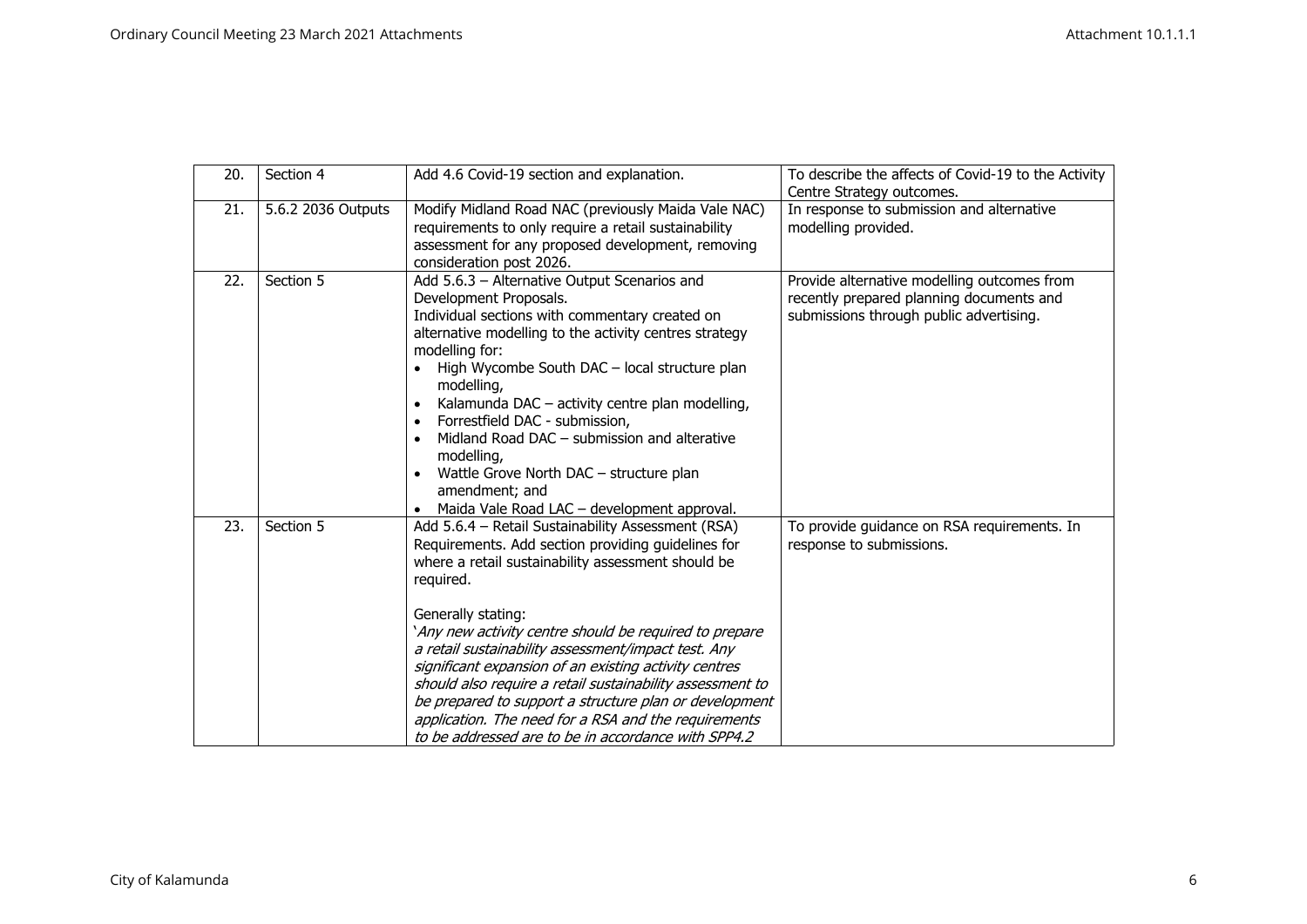|     |           | and Implementation Guidelines (including due regard      |                            |
|-----|-----------|----------------------------------------------------------|----------------------------|
|     |           | for the draft version).                                  |                            |
|     |           | Other forms of retail analysis reports may be accepted   |                            |
|     |           | instead of an RSA where deemed appropriate by the        |                            |
|     |           | City or where the above guidelines are not valid an RSA  |                            |
|     |           | or other form of retail analysis report may still be     |                            |
|     |           | requested where deemed appropriate by the City. The      |                            |
|     |           | City may consider preparing a local planning policy to   |                            |
|     |           | further address RSA requirements.'                       |                            |
| 24. | Section 5 | Add 5.6.5 - Out of Centre Development. Provide City's    | In response to submission. |
|     |           | position on 'out-of-centre' development proposals.       |                            |
|     |           | Generally stating:                                       |                            |
|     |           | 'The City is generally unsupportive of 'out-of-centre'   |                            |
|     |           | development. That is where commercial development        |                            |
|     |           | occurs outside of the activity centres identified by the |                            |
|     |           | Strategy. Out-of-centre development has the potential    |                            |
|     |           | to cause impacts on the economic viability of existing   |                            |
|     |           | and future centres identified by the Strategy. Assessing |                            |
|     |           | out-of-centre development should be undertaken in        |                            |
|     |           | accordance with SPP4.2 and Implementation Guidelines     |                            |
|     |           | (including due regard for the draft version).            |                            |
|     |           | Some existing convenience centres and some LACs          |                            |
|     |           | (non-supermarket) are examples of where out-of-          |                            |
|     |           | centre development has occurred in the past and          |                            |
|     |           | currently exists, however noting most of these centres   |                            |
|     |           | may pre-date the existing LACs (supermarket              |                            |
|     |           | component), NACs and DACs, and may still serve an        |                            |
|     |           | important convenience need in the community or have      |                            |
|     |           | a community connection. There may be consideration       |                            |
|     |           | for investigating alternative land uses at existing      |                            |
|     |           | convenience centres and LACs to consolidate              |                            |
|     |           | commercial activity in the larger and more activated     |                            |
|     |           | NACs and DACs and some of the more highly utilised       |                            |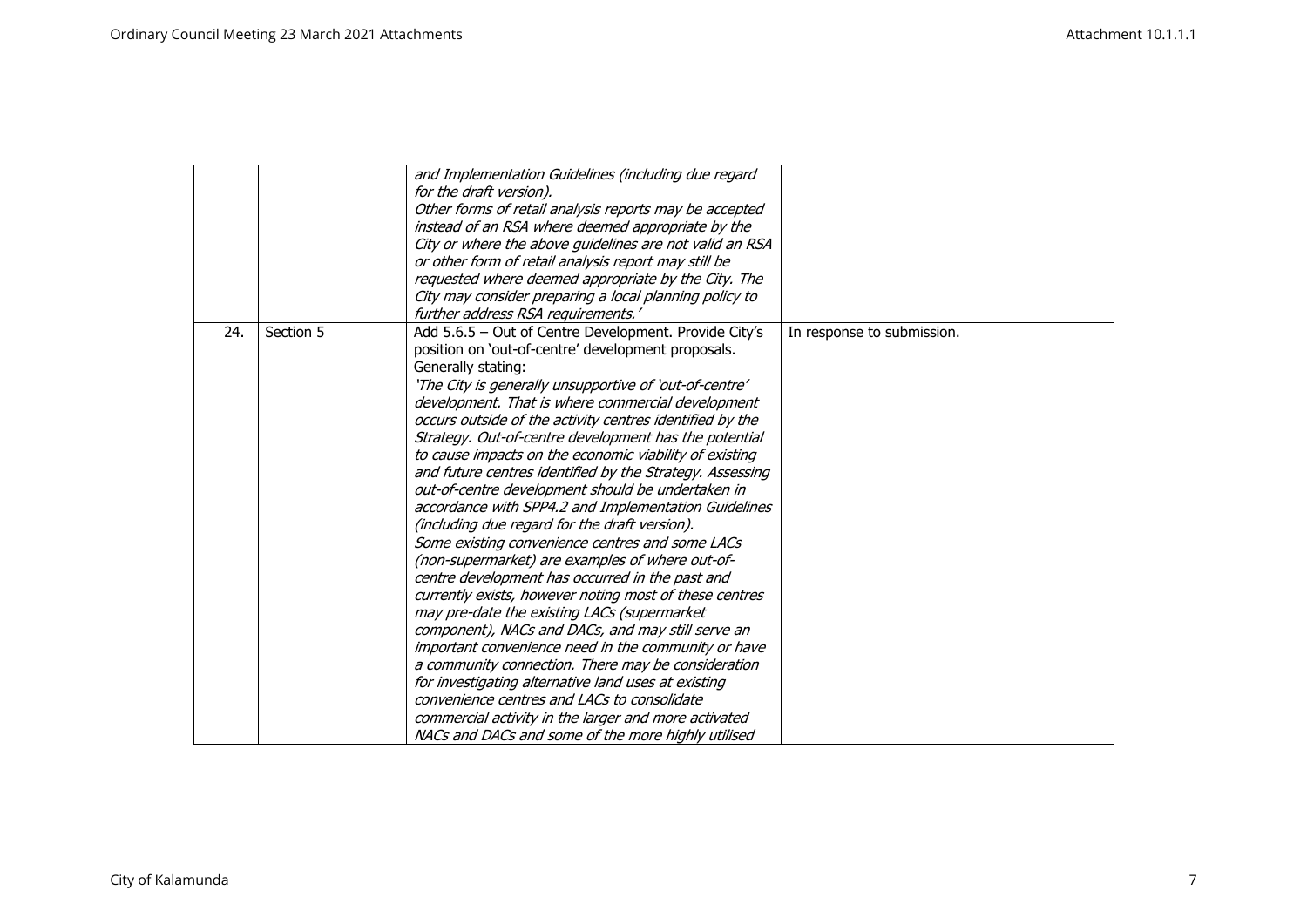|     |                                                                                                              | LACs. The City may consider preparing a local planning<br>policy to further address out of centre considerations.'                                                                                                                                                                                         |                                                                                                |
|-----|--------------------------------------------------------------------------------------------------------------|------------------------------------------------------------------------------------------------------------------------------------------------------------------------------------------------------------------------------------------------------------------------------------------------------------|------------------------------------------------------------------------------------------------|
| 25. | 6.0 Built Form and<br><b>Public Realm</b><br>Analysis                                                        | Update with latest built form improvements within the<br>City and updated information on the Kalamunda Activity<br>Centre Plan. State that 'The City may consider<br>preparing a local planning policy to further address built<br>form in activity centres not covered by a set of design<br>quidelines.' | Information update.                                                                            |
| 26. | 7.0 Car Parking                                                                                              | Add reference to review of Local Planning Scheme 4.                                                                                                                                                                                                                                                        | Information update.                                                                            |
| 27. | 8.0 Existing and<br><b>Future Centres</b>                                                                    | Update title to 'Summary and Recommendations'.                                                                                                                                                                                                                                                             | Better reflects the purpose of the section.                                                    |
| 28. | 8.1 Existing Activity<br>Centre Hierarchy                                                                    | Update title to 'City of Kalamunda Activity Centres<br>Hierarchy'.                                                                                                                                                                                                                                         | Minor title update.                                                                            |
| 29. | 8.1 Existing Activity<br>Centre Hierarchy<br>(changed to City of<br>Kalamunda Activity<br>Centres Hierarchy) | Update table to provide location of the centres, existing<br>floorspace, model projected /alternative floorspace for<br>2026 and model projected / alternative floorspace for<br>2036. A number of subscript notes added to centres<br>within the table to clarify status of centres.                      | Table provides succinct summary of each centres<br>location and floorspace modelling outcomes. |
| 30. | Section 8                                                                                                    | Add 8.1 - Naming Conventions and commentary<br>regarding the conventions used for naming the activity<br>centres.                                                                                                                                                                                          | Clarified the naming conventions for the City's<br>activity centres.                           |
| 31. | 8.2 and 8.3 -<br>General                                                                                     | Change sub-titles 'Summary of Changes' to 'Summary<br>and Recommendations'. Added 'Alternative Modelling'<br>sub-section.                                                                                                                                                                                  | Better reflects purpose of section and provides<br>additional succinct information.            |
| 32. | $8.2 -$ Existing<br>Centres - District<br>Centres                                                            | Separate Kalamunda DAC and Forrestfield DAC into<br>separate sections with summaries of strategy<br>modelling, alternative modelling and recommendations.                                                                                                                                                  | More succinct and readable.                                                                    |
| 33. | $8.2 -$ Existing<br>Centres - District<br>Centres $-$<br>Kalamunda DAC                                       | State that expansion beyond 20,000m2 may be feasible<br>for Kalamunda DAC in the long term.                                                                                                                                                                                                                | Aligns with State Planning Policy 4.2 definition for<br>DAC's which is 20,000m2.               |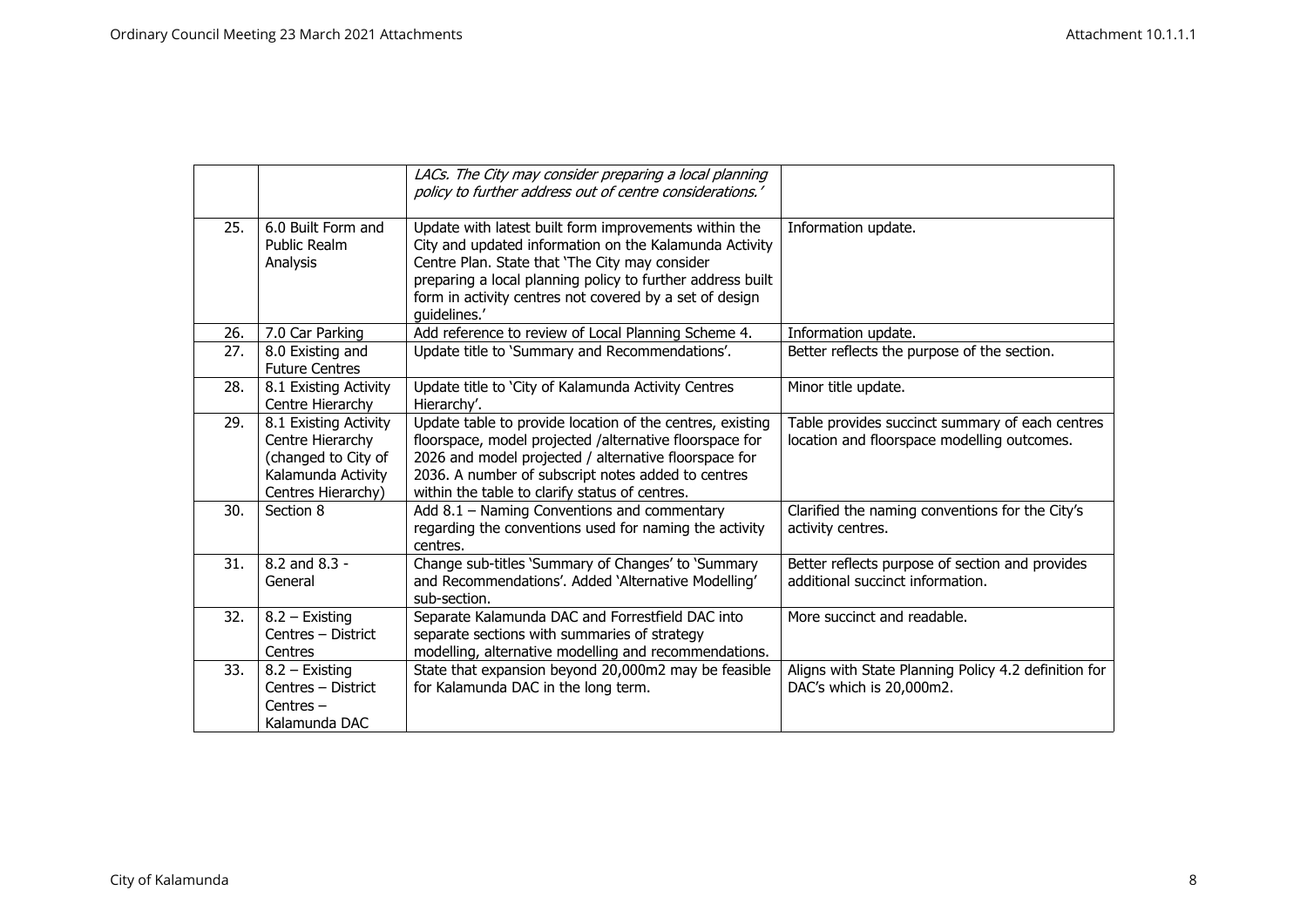| 34. | 8.2 - Existing                        | State that expansion beyond 20,000m2 may be feasible                       | Aligns with State Planning Policy 4.2 definition for |
|-----|---------------------------------------|----------------------------------------------------------------------------|------------------------------------------------------|
|     | Centres - District                    | for Forrestfield DAC in the long term.                                     | DAC's which is 20,000m2 and response to              |
|     | Centres $-$                           |                                                                            | submission.                                          |
|     | Forrestfield DAC                      |                                                                            |                                                      |
| 35. | $8.2.1.2 - \text{Wattle}$             | Include commentary on the Council adopted Outline                          | Information update.                                  |
|     | Grove North NAC                       | Development Plan amendment to the adjacent site.                           |                                                      |
|     | (changed to 8.2.2.3)                  |                                                                            |                                                      |
| 36. | $8.2.1.2 - Edinburgh$                 | Include commentary on the recent development                               | Information update.                                  |
|     | Road NAC (changed                     | approval of additions and improvements to the                              |                                                      |
|     | to $8.2.2.6$ )                        | Edinburgh Road BAC,                                                        |                                                      |
| 37. | $8.2.1.3 - High$                      | Add commentary regarding the interchange upgrade to                        | Information update and investigation                 |
|     | Wycombe East LAC                      | Kalamunda Road / Roe Highway, disruption to the                            | opportunity.                                         |
|     | (changed to 8.2.3.3)                  | centre and competition from surrounding centres.                           |                                                      |
|     |                                       | Comment made regarding consideration of investigating                      |                                                      |
|     |                                       | most appropriate zoning for the site subject to                            |                                                      |
|     |                                       | consultation.                                                              |                                                      |
| 38. | $8.3.1$ - Forrestfield                | Update alternative outputs to align with table earlier in<br>the document. | Information update.                                  |
|     | North DAC (changed<br>to 8.3.1.1 High |                                                                            |                                                      |
|     | Wycombe South                         |                                                                            |                                                      |
|     | DAC)                                  |                                                                            |                                                      |
| 39. | 8.3.2 Maida Vale                      | State that Maida Vale South is identified as Urban                         | Information update.                                  |
|     | South (changed to                     | Expansion by the North East Sub-Regional Framework.                        |                                                      |
|     | 8.3.2.1)                              |                                                                            |                                                      |
| 40. | 8.3.3 Wattle Grove                    | Include commentary regarding the name change to                            | Information update.                                  |
|     | South (changed to                     | Crystal Brook. Stated that Maida Vale South is identified                  |                                                      |
|     | 8.3.2.2 Crystal                       | as Urban Expansion by the North East Sub-Regional                          |                                                      |
|     | Brook)                                | Framework.                                                                 |                                                      |
| 41. | 8.3.4 Maida Vale                      | Include alternative modelling commentary provided by                       | Response to submission.                              |
|     | (changed to 8.3.2.3)                  | submission that generally supported the establishment                      |                                                      |
|     | Midland Road NAC)                     | of the Midland Road NAC without compromising                               |                                                      |
|     |                                       | Forrestfield North establishment. Removed 2026                             |                                                      |
|     |                                       | requirement.                                                               |                                                      |